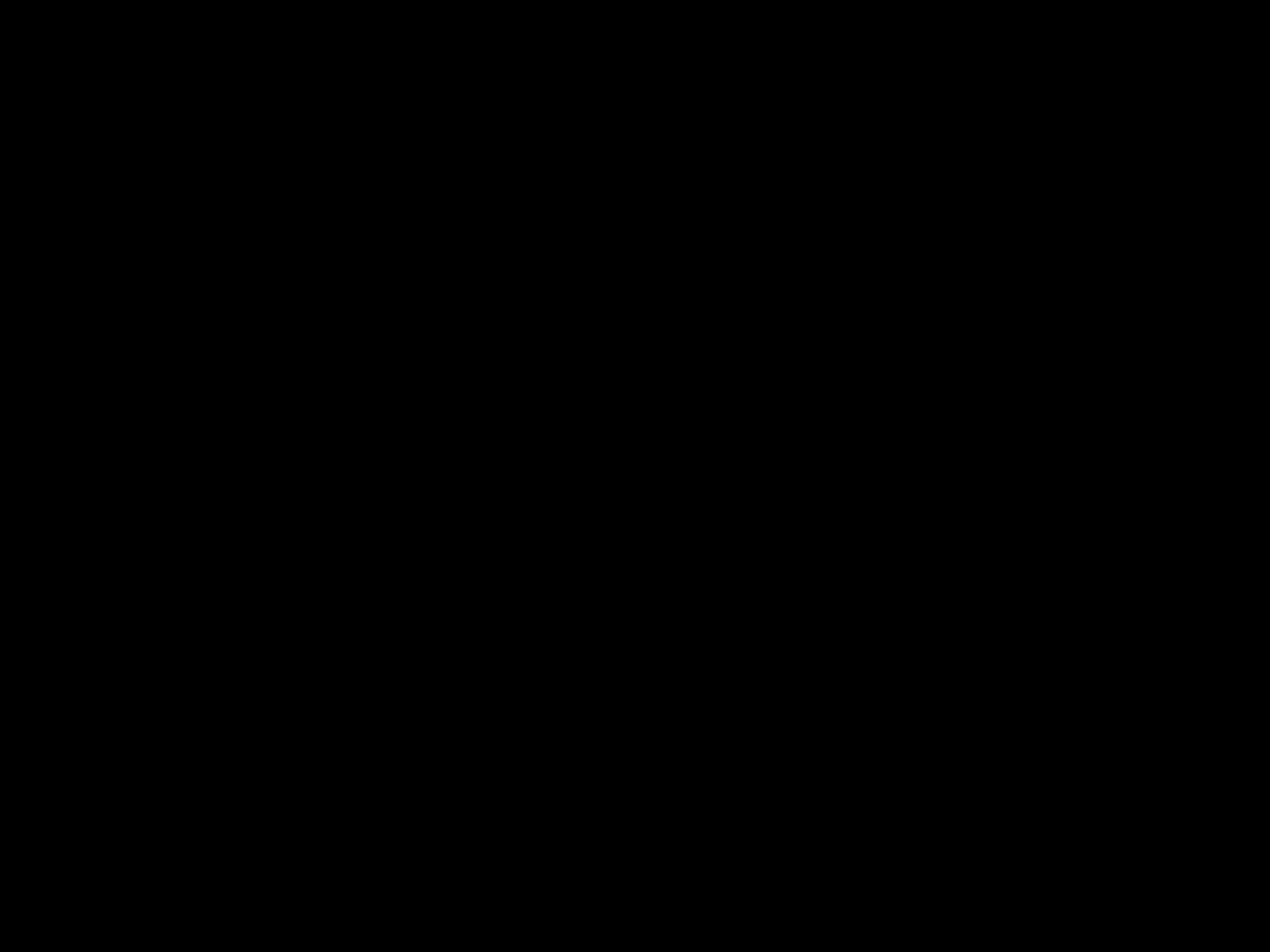By Brian Anderson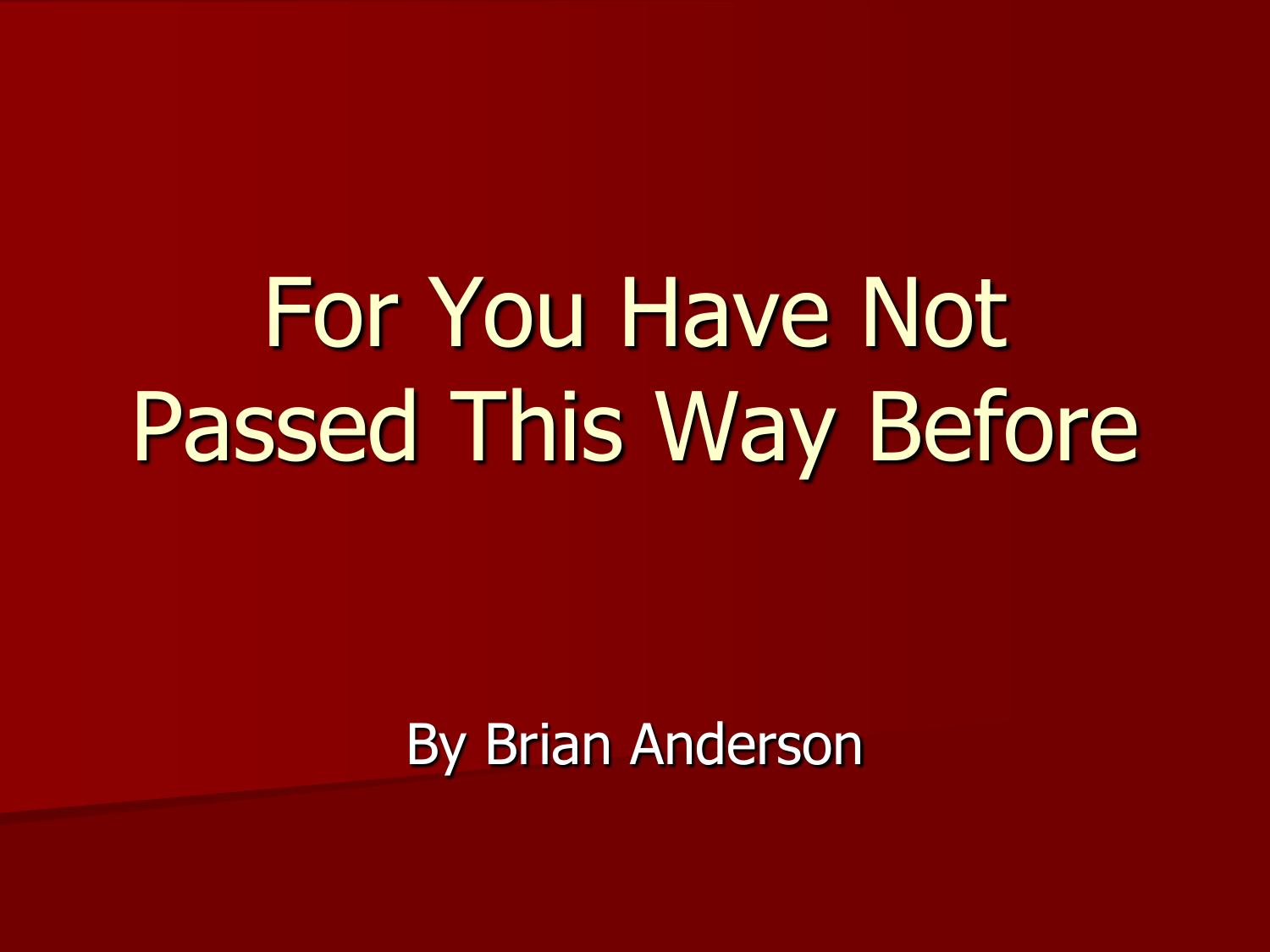### For You Have Not Passed This Way Before God Goes Before His People

#### Josh. 3:6, Jn 10:27, I Pet. 2:21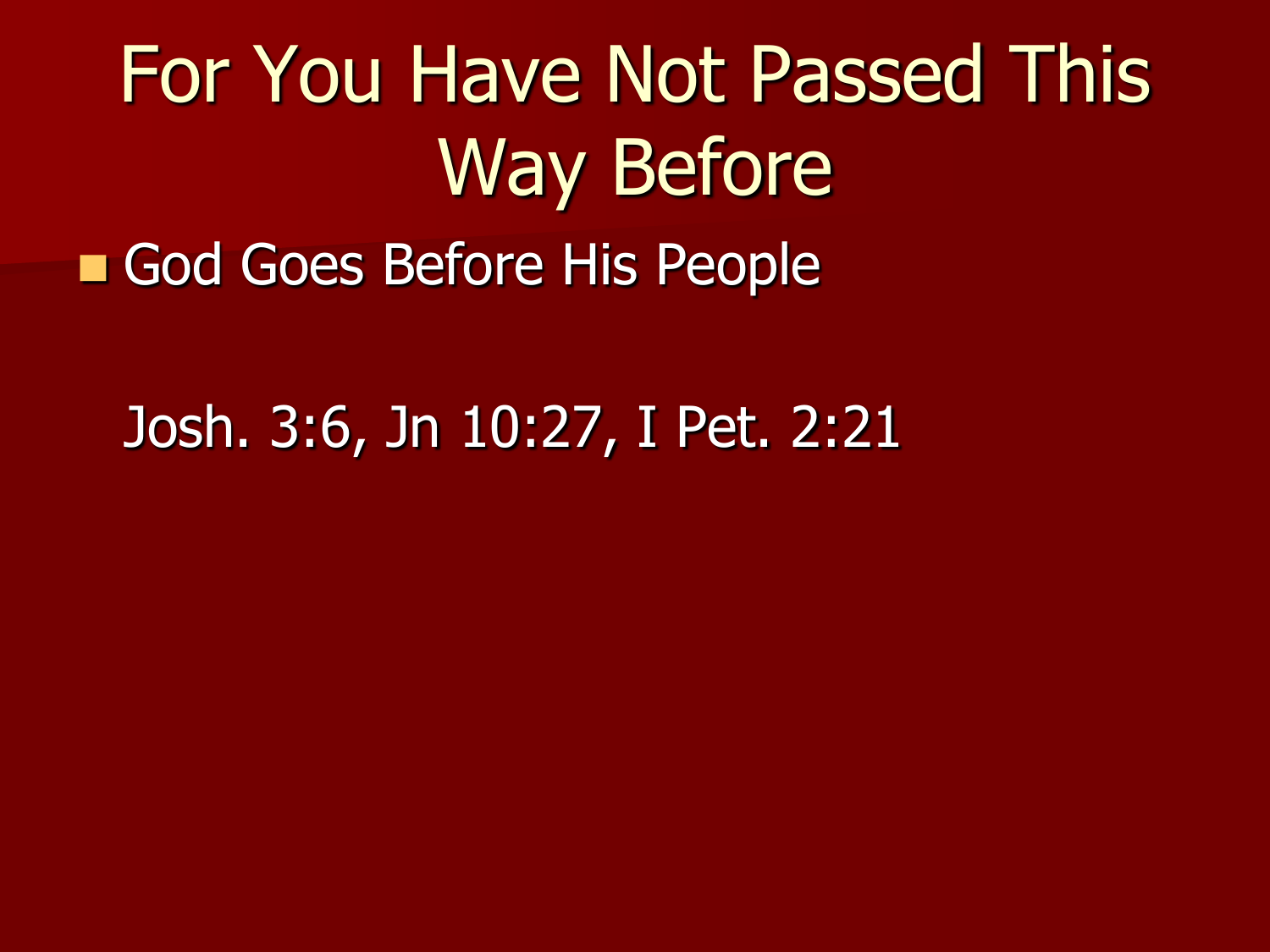God Is In The Midst Of His People

Josh. 3:8-11, 14-16, Rev. 1:12-13 Mt 18:20; 28:20, Heb. 13:5-6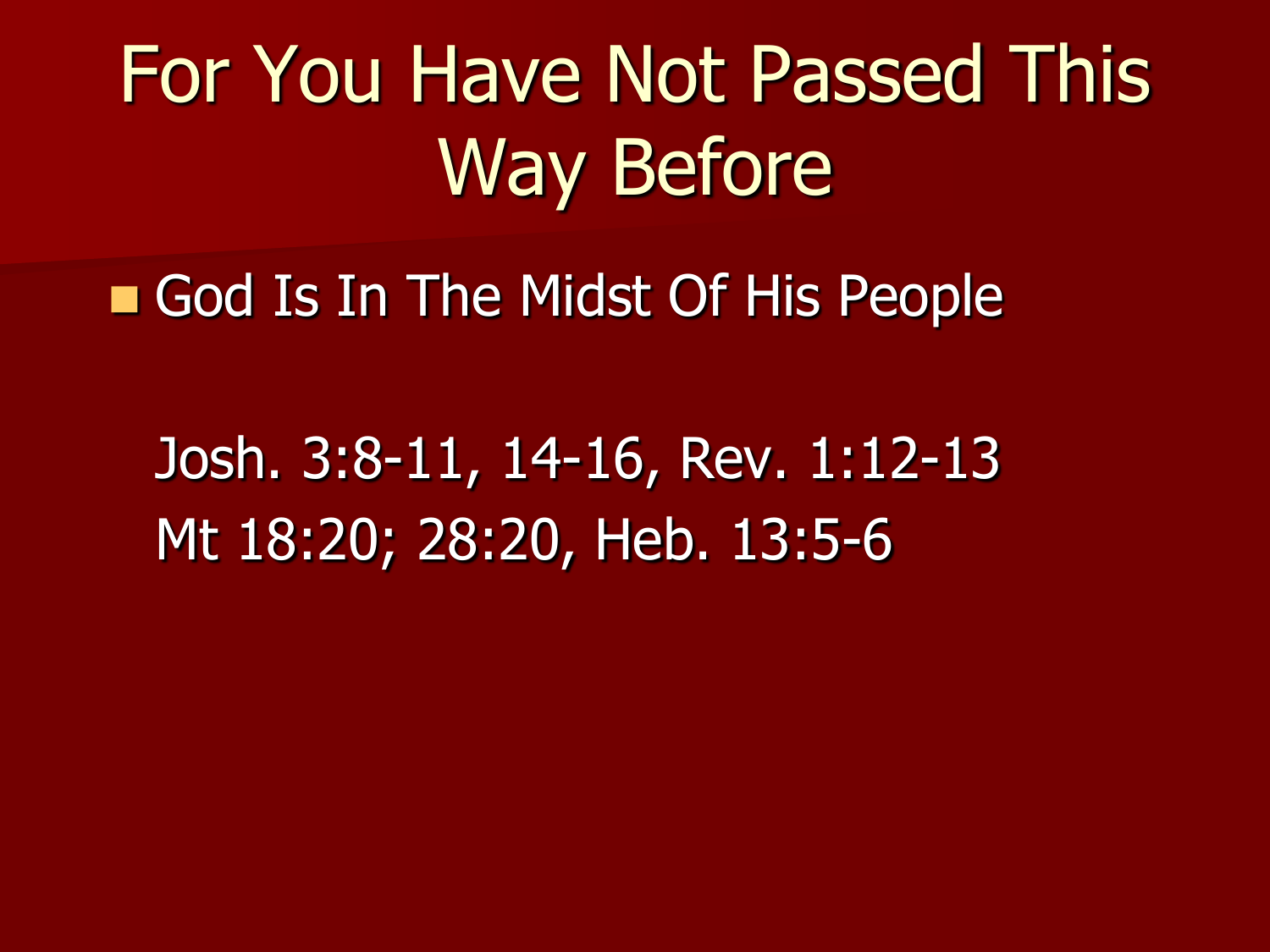God Is Behind His People

Josh 4:10-11, I Pet. 5:8, Rom. 8:31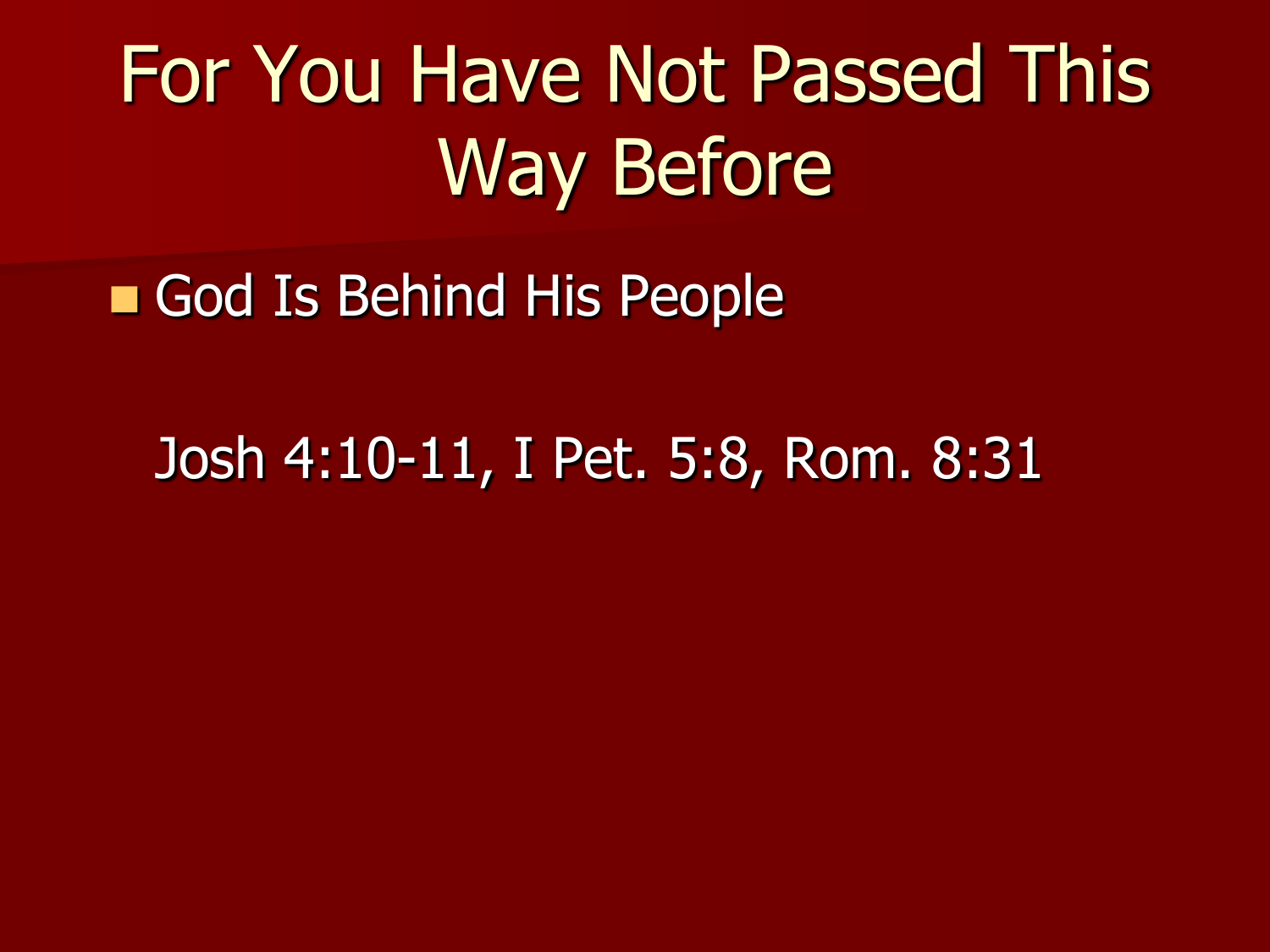**Faith In God's Supply** 

2 Cor. 5:7, Ps 37:25, Mt 6:33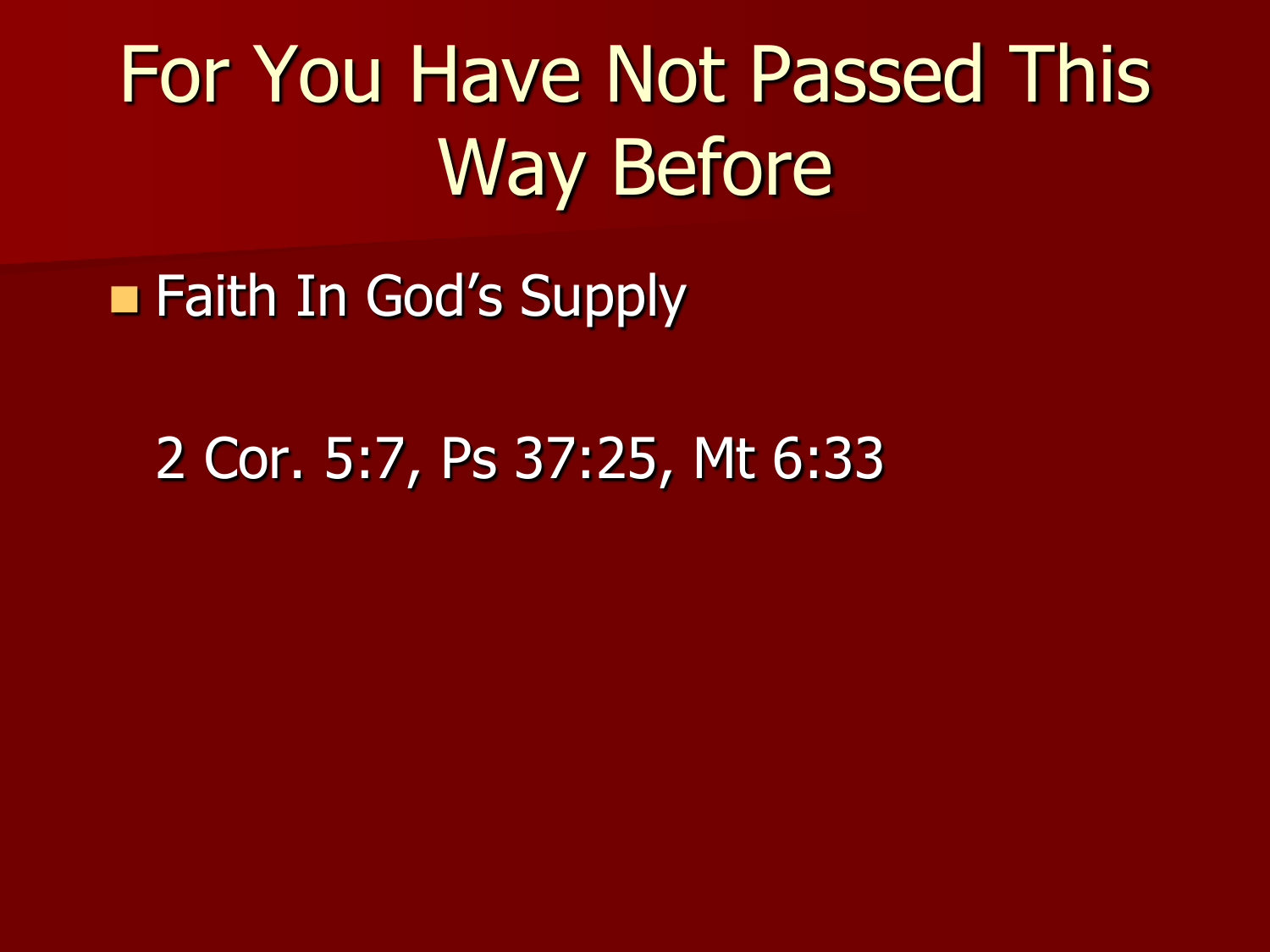**Faith In God's Providential Power** 

Eph. 6:10, Phil 4:13, Eph. 3:20 Phil. 4:6, Js 5:16.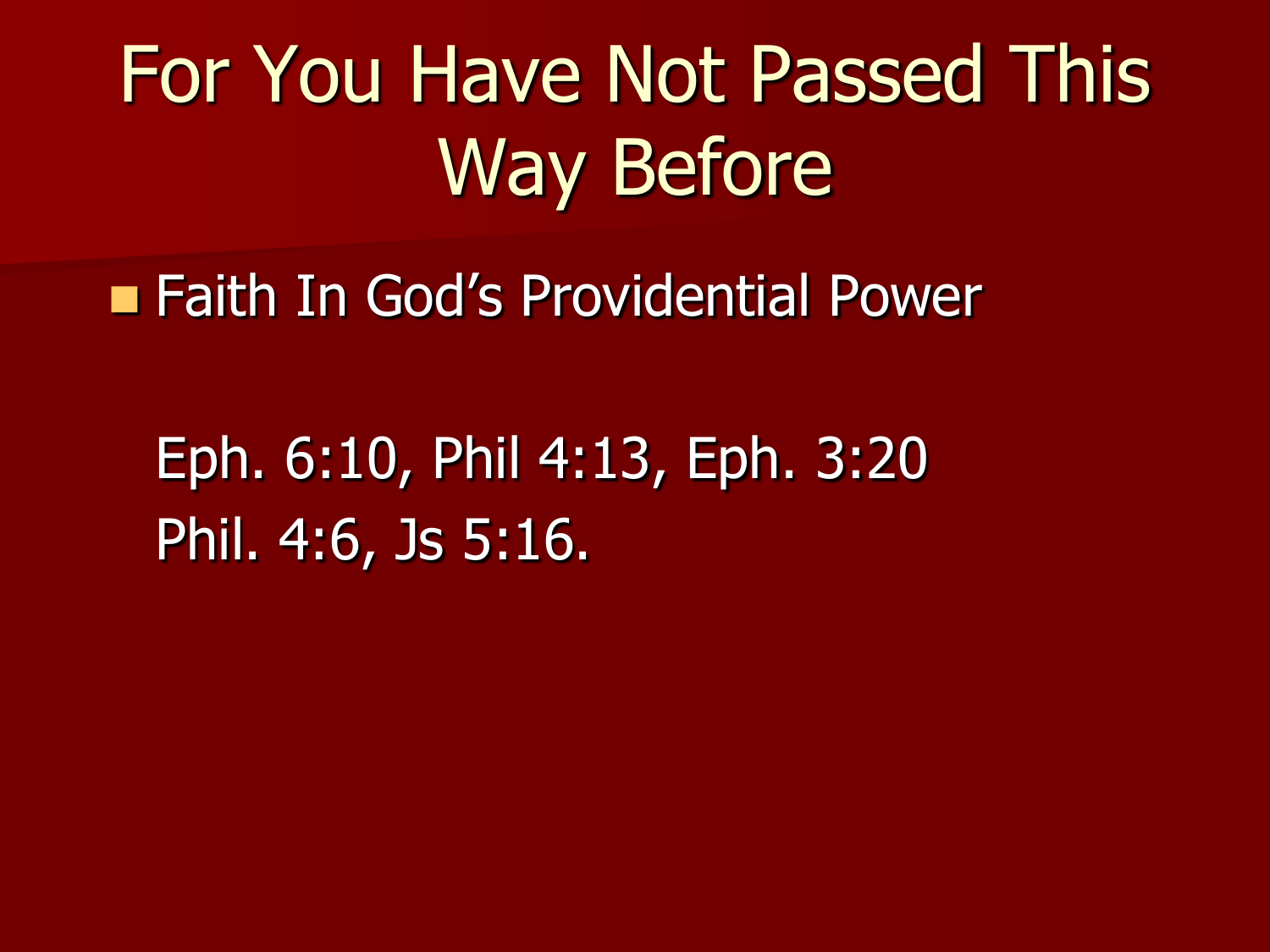**Eaith In God's Word For Guidance** 

Matt 4:4, 2 Pet 1:3, Ps 119:9, 11, 28 Ps 119:105, Deut 6:24, Jn 13:17 Eccl. 12:13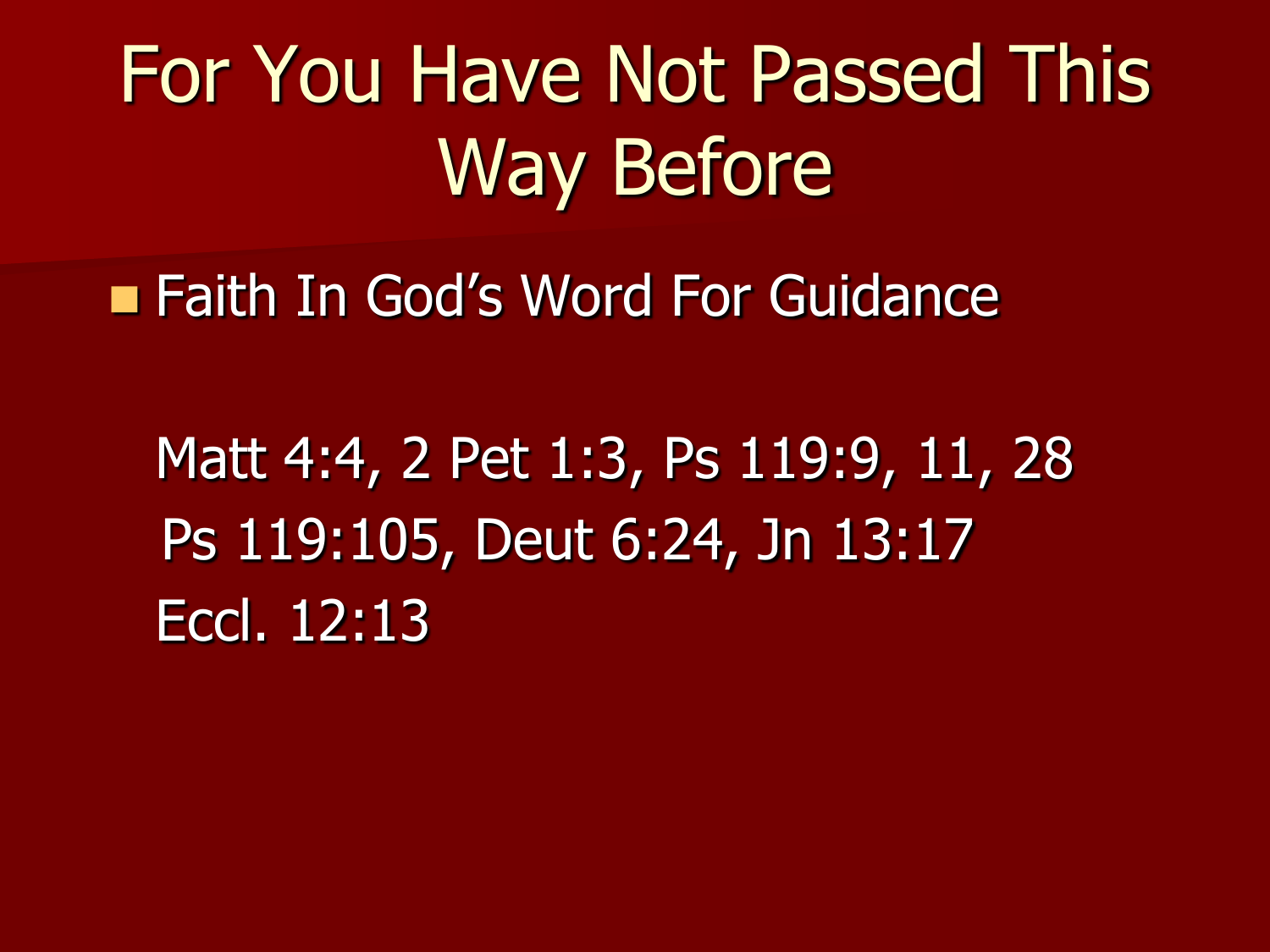**Availability of God's Mercy** 

#### Luke 15:20, I Jn 2:1-2, Ps 103:11